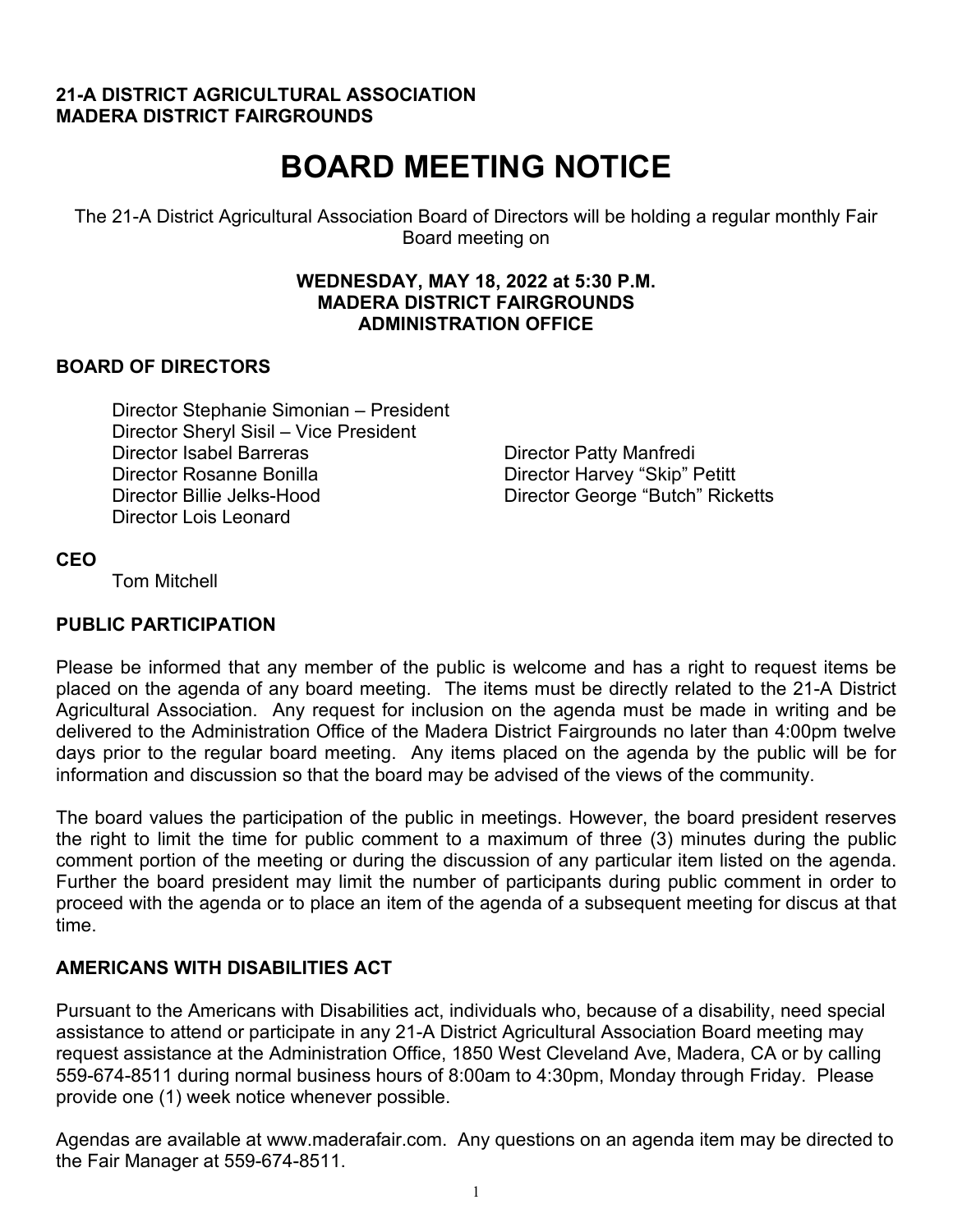#### **21-A DISTRICT AGRICULTURAL ASSOCIATION MADERA DISTRICT FAIRGROUNDS**

Regular Meeting of the Board of Directors Administration Office / Board Room **5:30 P.M., Wednesday, May 18, 2022** 

# **A G E N D A**

# **1. CALL TO ORDER** – President Simonian

Items listed on this agenda may be considered in any order at the discretion of the President. All items listed on this agenda, in any category, may be considered for action by the Board. Any item not listed on the agenda will not be discussed or considered by the Board.

# **2. ROLL CALL AND DIRECTORS ABSENT**

# **3. DELARATION OF QUORUM / AGENDA APPROVAL**

- **1. Declaration of Quorum**
- **2. Review and Approval of Agenda**

# **4. INTRODUCTION OF GUESTS AND STAFF**

# **5. PUBLIC COMMENT**

Public comment is a right granted to the public. It is reserved for items that are NOT listed on the agenda, but under the Board's jurisdiction. Please be informed that public participation under Public Comment will be limited to three (3) minutes per speaker and in accordance with state law, the Board will not comment on or otherwise consider any Public Comment item for business until and unless such item has been properly agendized at a future meeting.

# **6. CORRESPONDENCE**

Correspondence from CDFA. CDFA/F&E correspondence may be viewed in entirety at [www.cdfa.ca.gov/fe](http://www.cdfa.ca.gov/fe) under the "Correspondence" tab.

# **7. PRESENTATIONS**

None

# **8. CONSENT CALENDAR**

All items under the Consent Calendar will be enacted in accordance with recommended action under one motion unless trailed from the Consent Calendar by the Board. Trailed items will be considered separately after the motion to approve the consent calendar.

- **1. Review and Approval of Minutes –** March 2022 and May 4 2022
- **2. Review and Approval of Monthly Financial Statements** January, February, March, April 2022
- *3.* **Review of Rental and Standard Agreements** April 2022